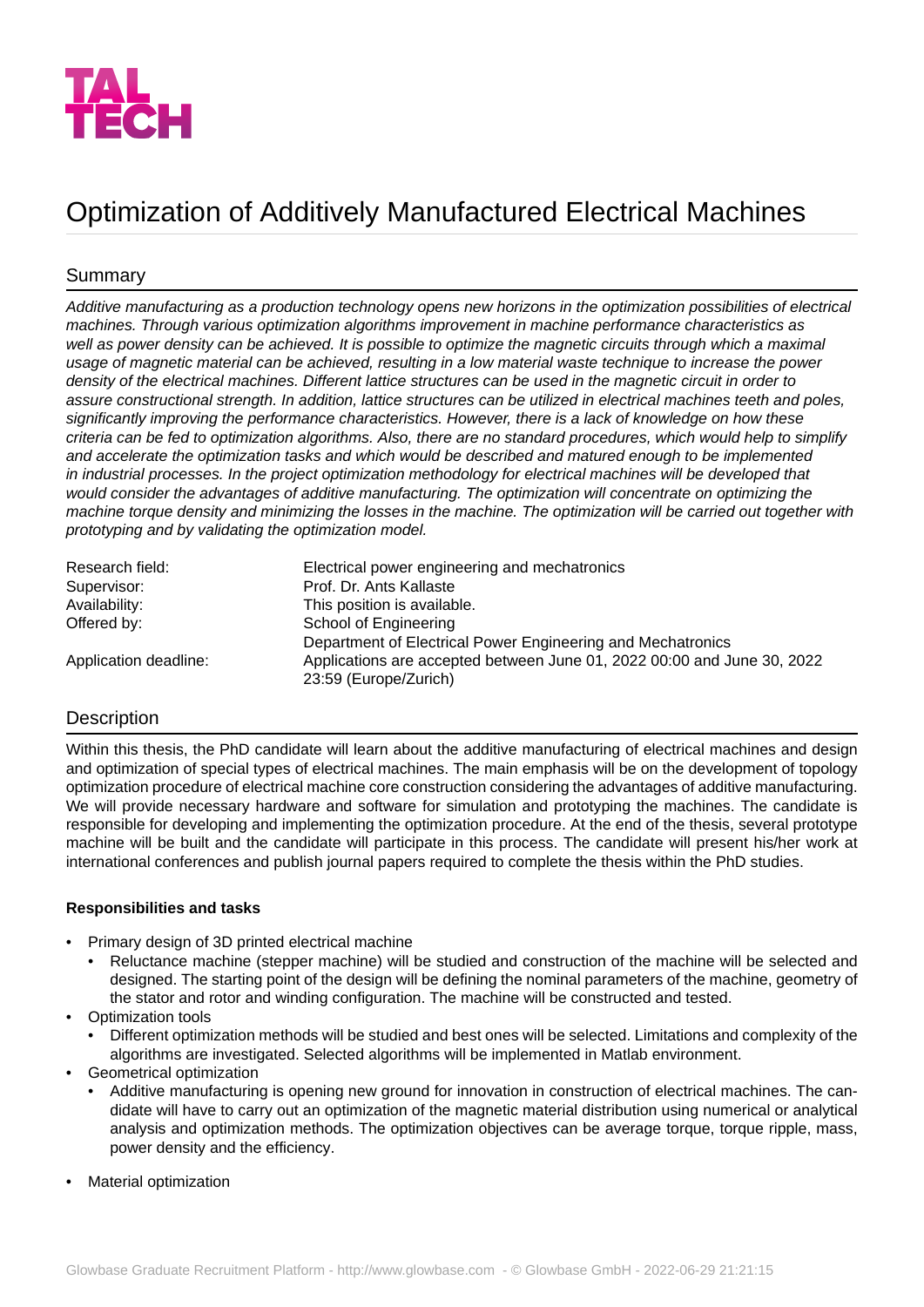

- Additive manufacturing allows printing different materials with different characteristic and with different porosity. For this optimization proses have to be developed considering different materials and introducing higher material porosity in the areas where the magnetic material has only constructional purposes. The optimization should consider the magnetic material volume distribution within 3D aiming to minimize eddy current and hysteresis losses. The optimization could be carried out as a multi-objective task taking into account other objectives.
- Optimized solution and design principles of 3D printed electrical machines
	- Final optimization procedure for 3D printed electrical machines have to be developed and 3D printed design principles have to be presented.

#### **Applicants should fulfil the following requirements:**

- a master's degree in electrical engineering (preferably with focus on electrical machines)
- a clear interest in the topic of the position
- excellent command of English
- strong and demonstrable writing and analytical skills
- capacity to work both as an independent researcher and as part of an international team
- capacity and willingness to help in organizational tasks relevant to the project

#### **The following experience is beneficial:**

- Theoretical and experimental basics of electrical machines
- Knowledge of advanced electrical machine design theory
- Programming in C++/ MATLAB
- Knowledge in CAD software's
- Knowledge in finite elemental calculations
- Working knowledge of optimization theory
- Basics of vector calculus and linear algebra

The candidate should submit a research plan for the topic, including the overall research strategy. The candidate can expand on the listed research questions and tasks, and propose theoretical lenses to be used.

#### **We offer:**

- 4-year PhD position in the leading electrical machines research group in Estonia with a large portfolio of dedicated research, industrial and study-oriented projects
- The chance to do high-level research in one of the most dynamic Universities and research groups in the region
- Opportunities for conference visits, research stays and networking with globally leading universities and research centers in the fields of electrical machines and diagnostics

#### **About the department**

The Department of Electrical Power Engineering and Mechatronics of Tallinn University of Technology is an interdisciplinary research center that focuses on socially relevant and future-oriented research and teaching issues related to power engineering and mechatronics. The mission of the Department is to be a leader in electrical engineering and technical studies and development projects in Estonia, known and valued in society, and a respected partner in both national and international cooperation networks and organizations.

The department educates future energy leaders and engineers at the bachelor's, master's and doctoral level.

Through training courses, the department ensures lifelong learning and continuous development.